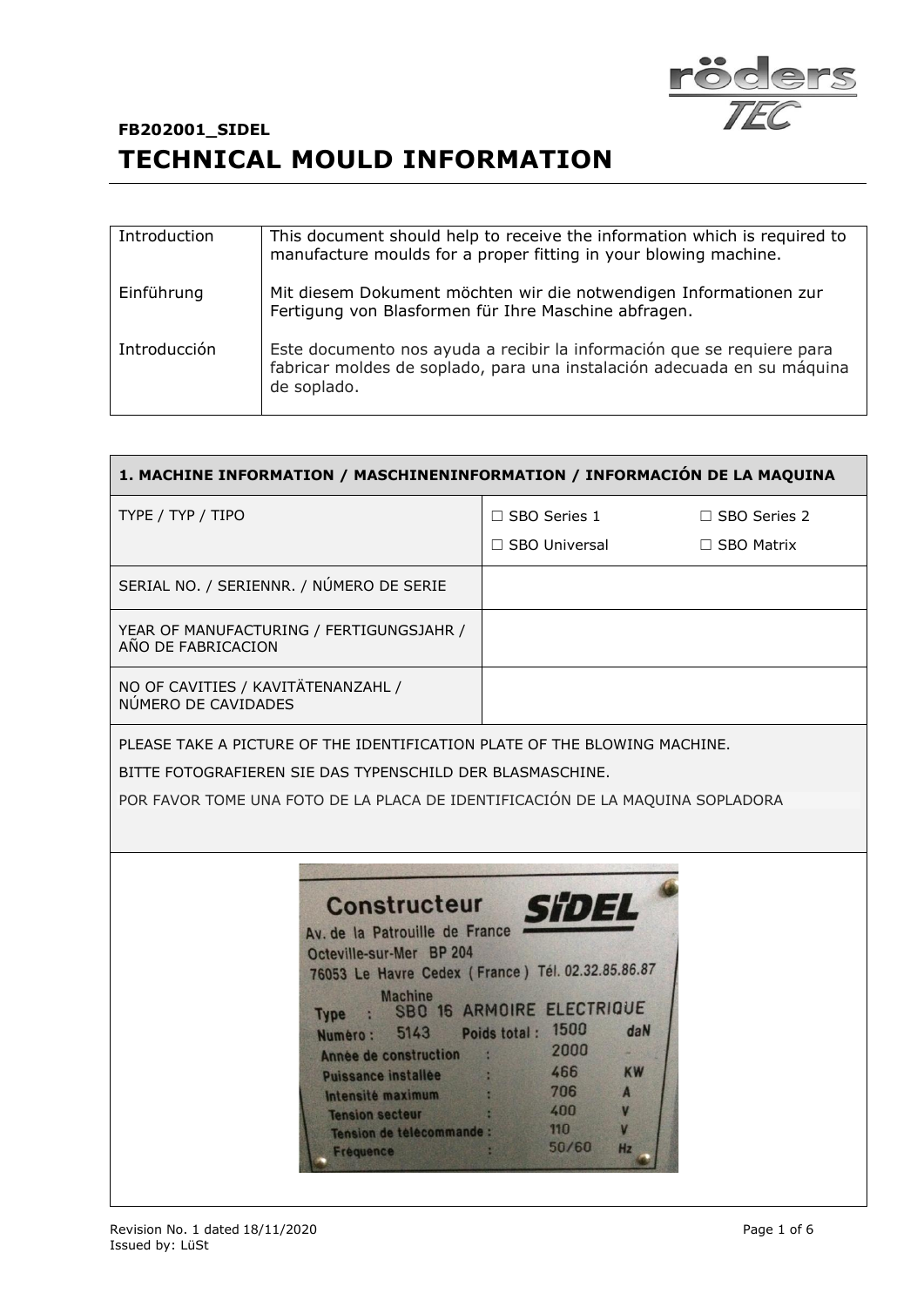

#### **2. MOLD ASSEMBLY / FORMAUFBAU / ENSAMBLAJE DE LOS MOLDES**

PLEASE TAKE A PICTURE OF A MOULD INSTALLED IN THE MACHINE AS INDICATED BELOW. BITTE FOTOGRAFIEREN SIE EINE EINGEBAUTE FORM WIE UNTEN DARGESTELLT. POR FAVOR TOME UNA FOTO DE UN MOLDE INSTALADO EN LA MÁQUINA COMO LA IMAGEN ADJUNTA.

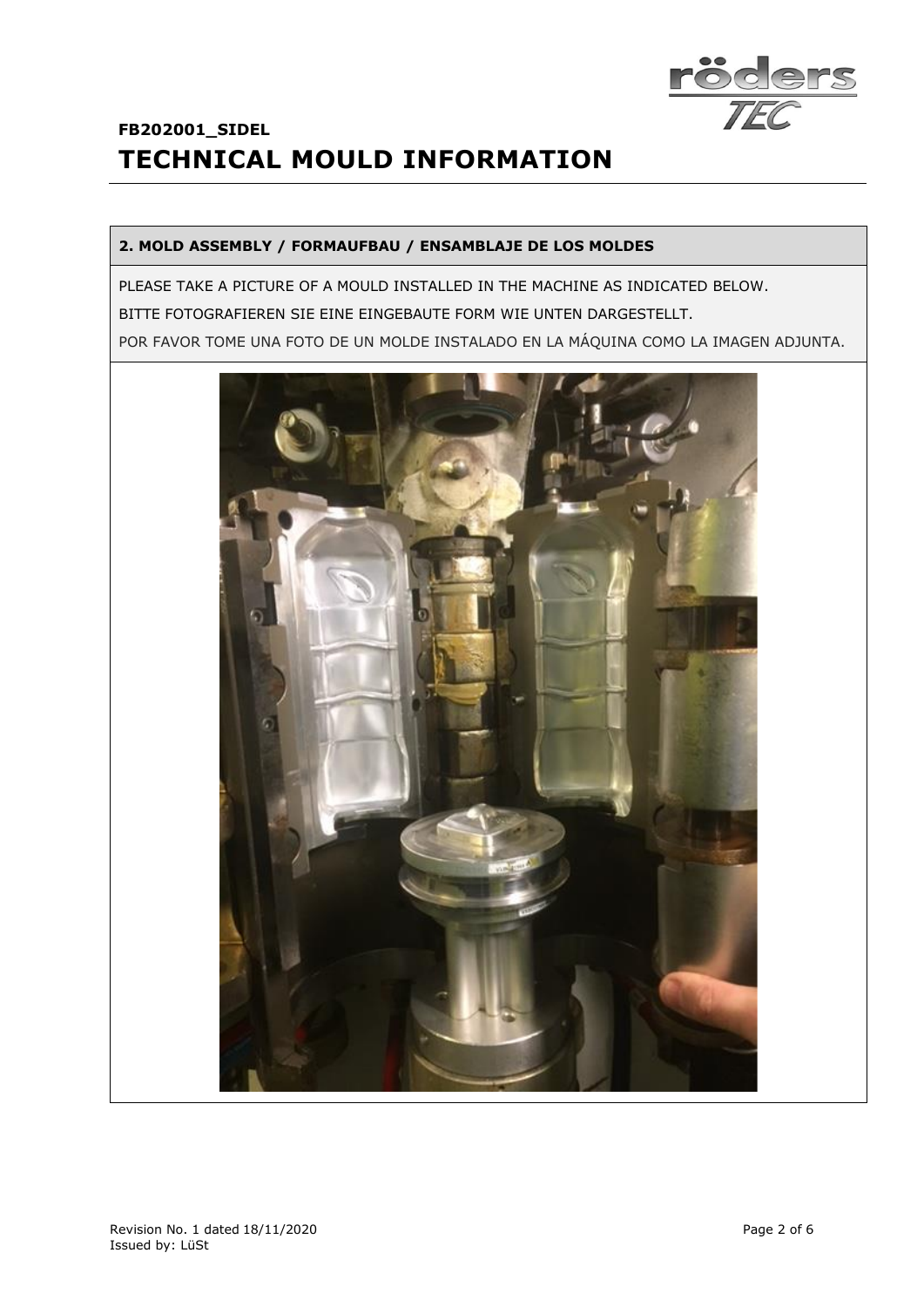

#### **3. NECK AREA / HALSBEREICH / ZONA DE CUELLO**

PLEASE TAKE PICTURES SHOWING THE NECK AREA INCL. PREFORM GUDING PLATE. BITTE FOTOGRAFIEREN SIE DEN HALSBEREICH SOWIE DIE PREFORMZENTRIERPLATTE. POR FAVOR TOME UNAS FOTOS DE LA PARTE SUPERIOR DEL MODE, COMO LA IMAGEN ADJUNTA

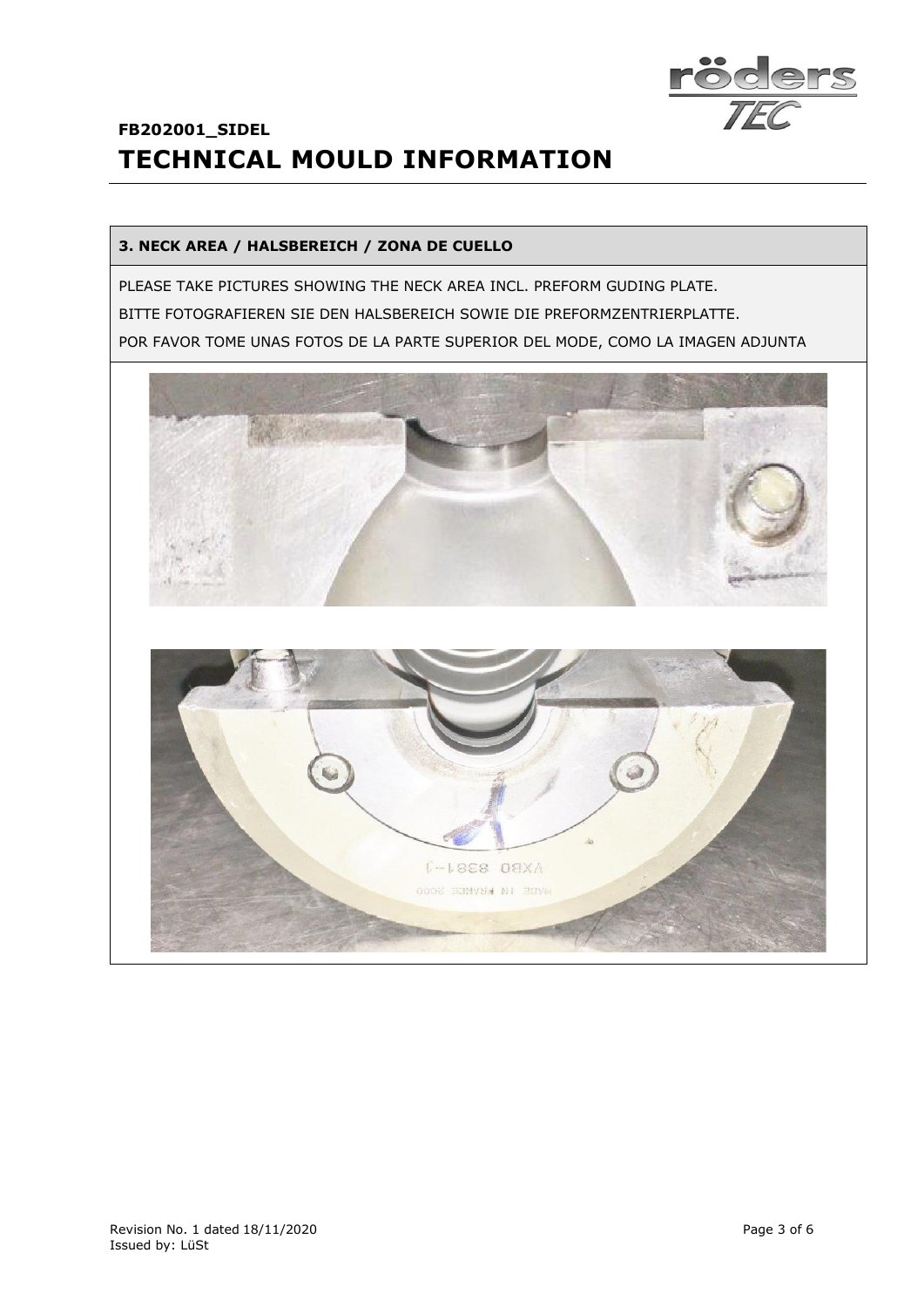

#### **4. BASE FIXING UNIT / BODENAUFNAHME / FIJACIÓN DE LA BASE DEL MOLDE**

PLEASE TAKE PICTURES SHOWING THE BASE MOULD ASSEMBLY AS INDICATED BELOW.

BITTE FOTOGRAFIEREN SIE DIE BODENEINHEIT UND DIE BODENAUFNAHME WIE UNTEN DARGESTELLT.

POR FAVOR TOME UNA FOTO DE LA PARTE INFERIOR DEL MOLDE Y DONDE VA EL MOLDE EN LA SOPLADORA, COMO LA IMAGEN ADJUNTA

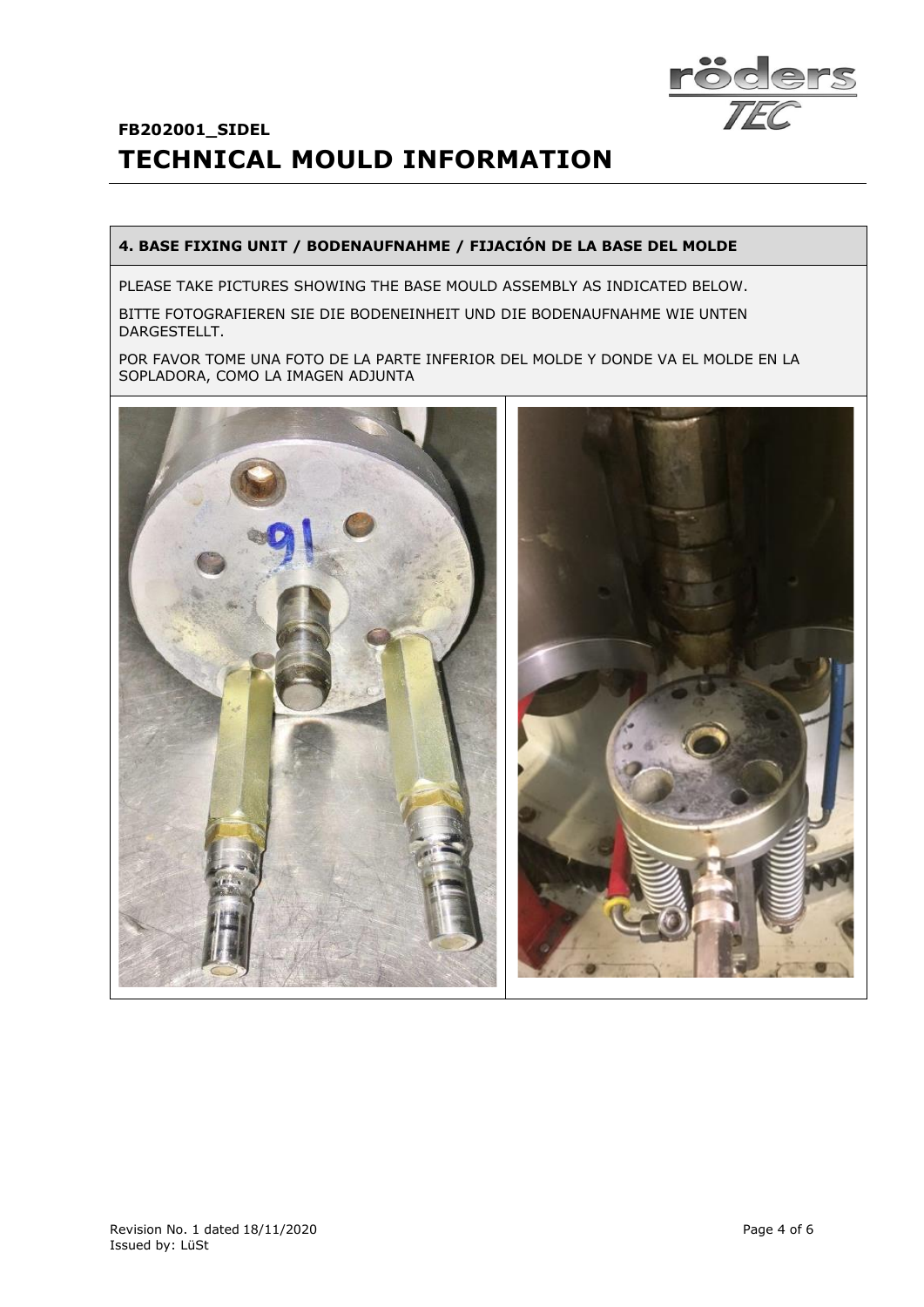

#### **5. STRETCH RODS / RECKSTANGEN / VARILLA DE ESTIRADO**

PLEASE TAKE A PICTURE SHOWING THE STRETCH ROD AS BELOW.

BITTE FOTOGRAFIEREN SIE DIE RECKSTANGE.

POR FAVOR TOME UNA FOTO DE LA VARILLA DE ESTIRADO.



#### **6. STRETCH ROD STOPPERS / RECKANSCHLÄGE / TOPE VARILLA DE ESTIRADO**

PLEASE TAKE A PICTURE SHOWING THE STRETCH ROD STOPPER BITTE FOTOGRAFIEREN SIE DEN VERWENDETEN RECKANSCHLAG. TOME UNA FOTO DEL TOPE DE ESTIRADO, COMO LA IMAGEN ADJUNTA